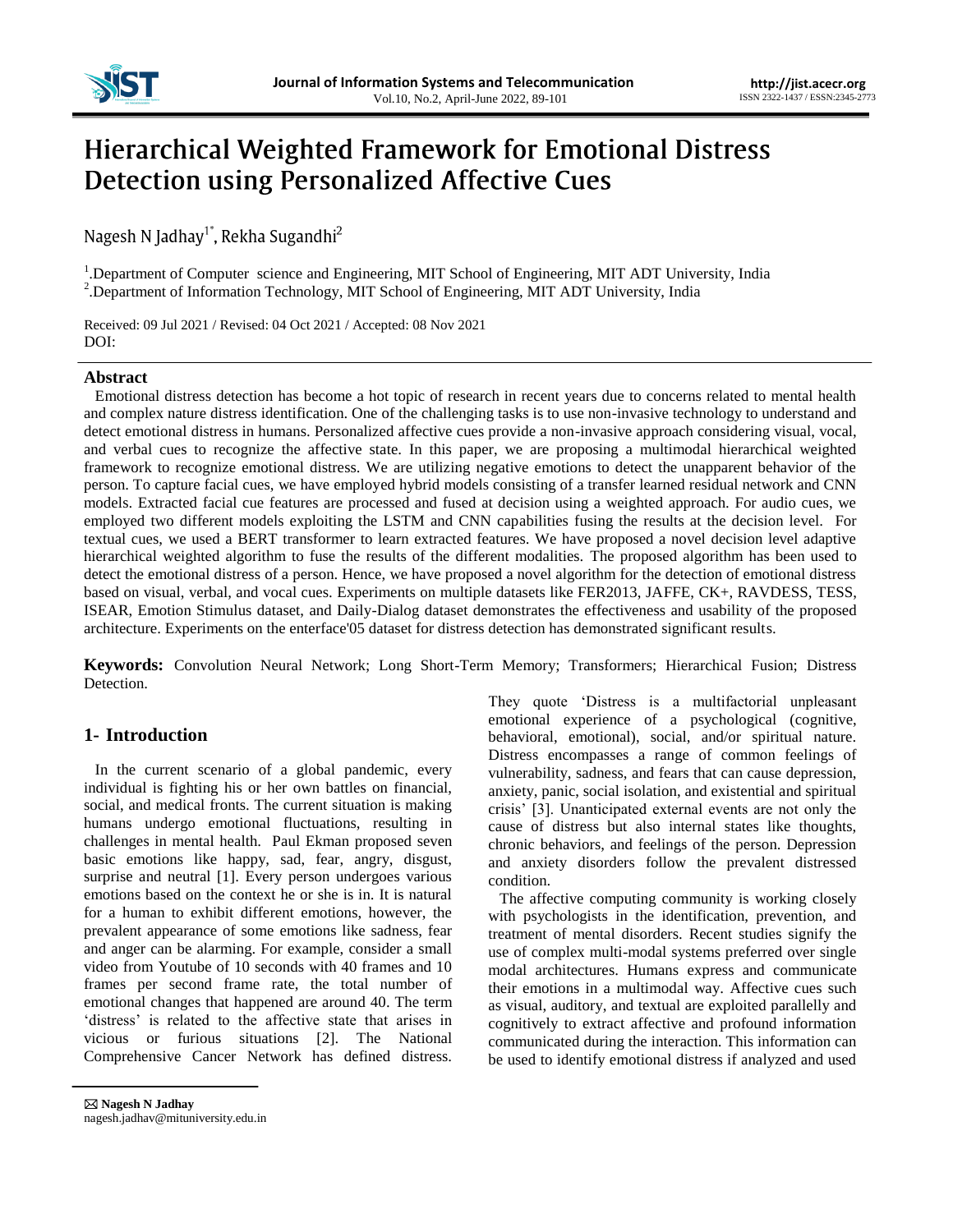effectively. Mehrabian and Ferris, in their research, revealed the contribution of audio, visual and textual cues during the communication. According to the authors, 55% of communication is visual, 38% is vocal and 7% is verbal [4]. In recent years, people are inclined towards social media, which adds to a large amount of video, audio, and text data generation. Social media platforms are also used to express opinions about products, services, or people. Information can be analyzed to extract required details to identify the emotional states of the person. The multimodal frameworks are still a challenge in computer science due to two main reasons. 1) It is difficult to extract useful features from the audio, video, and text data. 2) The different dimensions of each modality make it difficult to fuse the feature and process it.

In this paper, we are proposing a hierarchical weighted framework for the detection of emotional distress based on audio, video, and text modalities. Most of the literature focuses on multi-modal emotion recognition using video and audio cues. We have also considered textual cues to understand the affective state of the person. Considering the complexities and challenges in facial emotion detection we have employed a hybrid approach on multiple face emotion datasets. We have used two native convolutional neural networks (CNN) approaches and one transfer learning approach to achieve better results. The purpose behind using multiple datasets is to have a wide variety of facial expressions from people across the globe. We have also developed our dataset of face emotions expressions, where all the images are taken in wild with an available resource like a smartphone. Over 43 students from the computer science and engineering department volunteered for this activity. For audio affective cues, we used both convolutional neural networks and Long Short-Term Memory (LSTM) architectures. LSTM performed reasonably well in comparison to CNN. The textual cues are also very challenging to handle. Wrong interpretation of context will lead to the wrong semantic of the sentence. Initially, we worked with bi-directional LSTM, however, we found Bidirectional Encoder Representations from Transformers (BERT) are very effective and precise for textual cue processing. Fusing the results from the different modalities is a challenging problem. To fuse the results, we have proposed a novel hierarchical weighted framework. To detect the emotional distress of a person we have also proposed and implemented the algorithm based on the negative emotions demonstrated by the person.

## **2- Related Work**

Emotional distress has become one of the common mental illnesses if goes unattended may lead to anxiety, depression moreover into suicidal tendencies. Prolonged

stress also results in sleeplessness, mood swings and lack of attention. Emotional distress is directly related to mental disorders. The clinical approaches in diagnosing the distress include manual intervention and questionaries to answer. Automating this process with optimized deep learning approaches would be groundbreaking and it will help medical and psychological practitioners significantly.

In past, affective state recognition including facial cues and audio cues been studied by many researchers. Most of the work focuses on the utilization of audio and video cues ignoring textual affective cues. Thomas et al. [5] have used audio and visual information to understand the affects. The research focuses on identifying valence and arousal for the affects. Dataset used is the MediaEval 2015 dataset. Both audio and video representations are fused and trained using an SVM classifier. Each of the features is also trained independently and used an ensemble approach to fuse the results. The combining video and audio features have demonstrated good results compared to handling a single modality. Affective internet of things is an active area of research that can detect the affective state of the human. Wearable systems which are the combination of recent market technology and smart sensors are an important part of affective computing. Miranda et al. have used Galvin skin resistance and blood volume pulse as modalities to detect fear emotion, which falls in the negative quadrant of the valence and arousal. Using wearable computing for affective state recognition could be an expensive affair when it is considered for real-time use and applications [6]. The authors [7] have proposed a multi-modal fusion scheme of audio-video features to detect the depression of the person. The extracted audio and video features from the stream of data, initially processed using principal component analysis to reduce the redundancy, which is further provided as input to the epsilon support vector regression model for the prediction. The predicted values are finally combined with the local linear regression model to predict the result. For visual cues divergence curl shear descriptors, space temporal interesting points and head pose features are used as the features to detect depression. For the audio motion history histogram, a bag of words and vector of locally aggregated descriptors are used to examine the audio of the person. The proposed method uses the 3DCLS hybrid model which is the combination of 3D CNN and convolutional LSTM. The text modality is processed using the CNN-RNN hybrid model. CNN is used to extract features from the text while RNN is used to predict the emotion. For the visual data, C3D is used to extract Spatio-temporal features and CNN LSTM predicts the feature sequences. Features from the audio data are extracted using the OpenSmile tool and processed using SVM [8]. Zeinab and Saeed proposed the MoBEL model [9], which is a combination of expert neural networks and brain-inspired learning algorithms. It works in two stages. In the first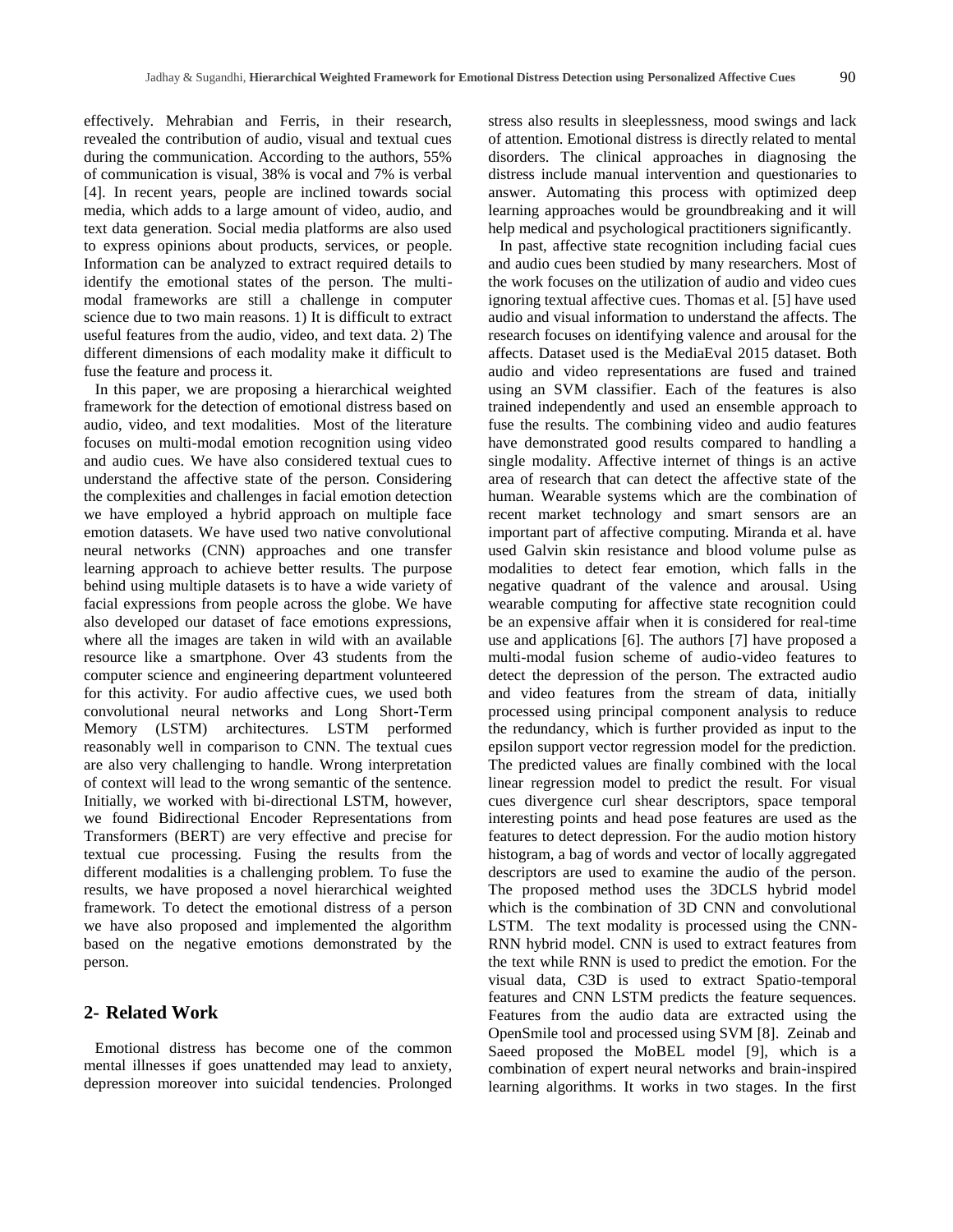stage, CNN and RNN are applied to extract high-level features while in the second stage model is trained to learn audio-video features. Luu-Ngoc Do et al. in their work used a hybrid CNN RNN model to detect the facial emotions of the person. The JAFFE and MMI are the datasets used for the experimentation. The modality considered is limited to only visual cues [10].

Jain et al. used a hybrid CNN RNN model to detect the facial emotions of the person. The JAFFE and MMI are the datasets used for the experimentation. The modality considered is limited to only visual cues [11]. Kaya et al. have proposed a multimodal approach where the input is processed to extract faces from the video. The extracted faces are trained using a pre-trained VGG16 model. The audio cue is processed separately, and results are fused at the decision level. For classification model learning, kernel extreme learning machine and partial least square regression are used. Finally, the results are combined using a weighted fusion of scores [12]. Zhang et al. discuss the multi-modal approach for speech emotion recognition. The proposed method creates three audio inputs for the CNN model. The First 1D CNN model uses raw waveform, 2D CNN uses MFCC feature while 3D CNN exploits temporal-spatial features of the input. The score level fusion is performed to attain the final prediction [13]. Yan et al. have defined a multi cue fusion emotion recognition framework based on the audio signal, facial texture, and facial landmarks. To capture change in facial texture the cascaded convolutional neural network and Bi-directional RNN is used. Audio features are extracted using CNN and stored in a matrix for further processing. The faces are trained using a pre-trained VGG16 network. The RNN model is employed on extracted facial texture feature to recognize dynamic differences in facial feature sequences. For audio, OpenSmile is used to extract the features, further CNN is used for classification. Both feature level fusion and decision levels strategies are exploited to achieve results [14]. Bendjoudi et al. proposed architecture for the visual cues. An input image is processed by a scene detector module. Body module is used to process cropped images. VGG16 pre-trained network and Xception network is used for scene detector and body detector module, respectively. Authors have proposed the multilabel focal loss function to calculate the loss on the Emotic dataset [15]. Hao et al. proposed an emotion recognition method based on multi-task and ensemble learning using audio-video features. Both the deep features and manual features of audio-video cues are extracted and presented to different algorithms for processing. The proposed architecture consists of four models, CNN for mel spectrogram, SVM from Interspeech2010 features, CNN for facial emotion recognition and SVM for LBP features. A blending algorithm is used to fuse the results from different classifiers [16]. Tzirakis et al. have considered visual and auditory cues for emotional recognition. CNN is

used to extract features from speech while pre-trained ResNet50 is used to extract visual features. The RECOLA dataset has been used to test the developed model. The output from both modalities are combined in a feature vector and passed to LSTM for the prediction of the result [17].

Majumder et al. have worked on three modalities like audio, video, and text. In the initial phase, features are extracted individually from each of the modalities. The proposed hierarchical approach starts with a bimodal fusion of modalities followed by trimodal fusion. The experiments were performed on the IEMOCAP and CMU-MOSI databases [18]. The proposed method in [19] considers three modalities, audio, video and text for data analysis. The experiments were performed on e"NTERFACE database. Each modality is trained individually on a different dataset. For visual, auditory and text-based cues, CK+ and ISEAR databases are used respectively. Yaxiong Ma et al. proposed a deep fusion method for audio and visual cues. To remove cross pollution in audio data and redundancy in visual cues, cross-modal noise modelling has been used. Audio feature extraction is done using 2D CNN while video feature extraction is done using 3D CNN. Finally, deep belief networks are employed for the nonlinear fusion of extracted features [20]. Guo and the team worked on video and audio data for video content analysis. VGG16 pre-trained is used to extract the video features and audio features are extracted using the OpenSMILE tool. Following end-to-end training, two subtasks are introduced i.e., classification and regression. The classification task focuses on classifying fear-induced videos and the regression task predicted the arousal and valence values of the user [21]. Poria et al. used audio, video, and text data to perform sentiment analysis of the video. Both feature level fusion and decision level fusion are utilized to merge different modalities [22]. Noroozi et al. proposed architecture to work on the audio and video data. For audio data features like MFCC, prosodic and filter bank energies are extracted and for visual cues, CNN is applied to extract the required features. Finally, the confidence outputs of multiple classifiers from the different modalities are fused to fetch results [23]. In [24] Audiovisual cues are considered to learn affective features using a combination CNN and 3D CNN model. The extracted audio-video features are fused using the DBN network. Li and Liu [25] have developed 1D CNN network and multi-layer perceptron network to detect stress using physiological signals. The input has been classified into baseline, stressed and amused states. Bobade and Vani have worked on multimodal physiological signals for the detection of stress using machine learning algorithms. Results in the paper demonstrated deep neural networks performs better compared to conventional machine learning algorithms [26]. Zhang et al. have discussed video based stress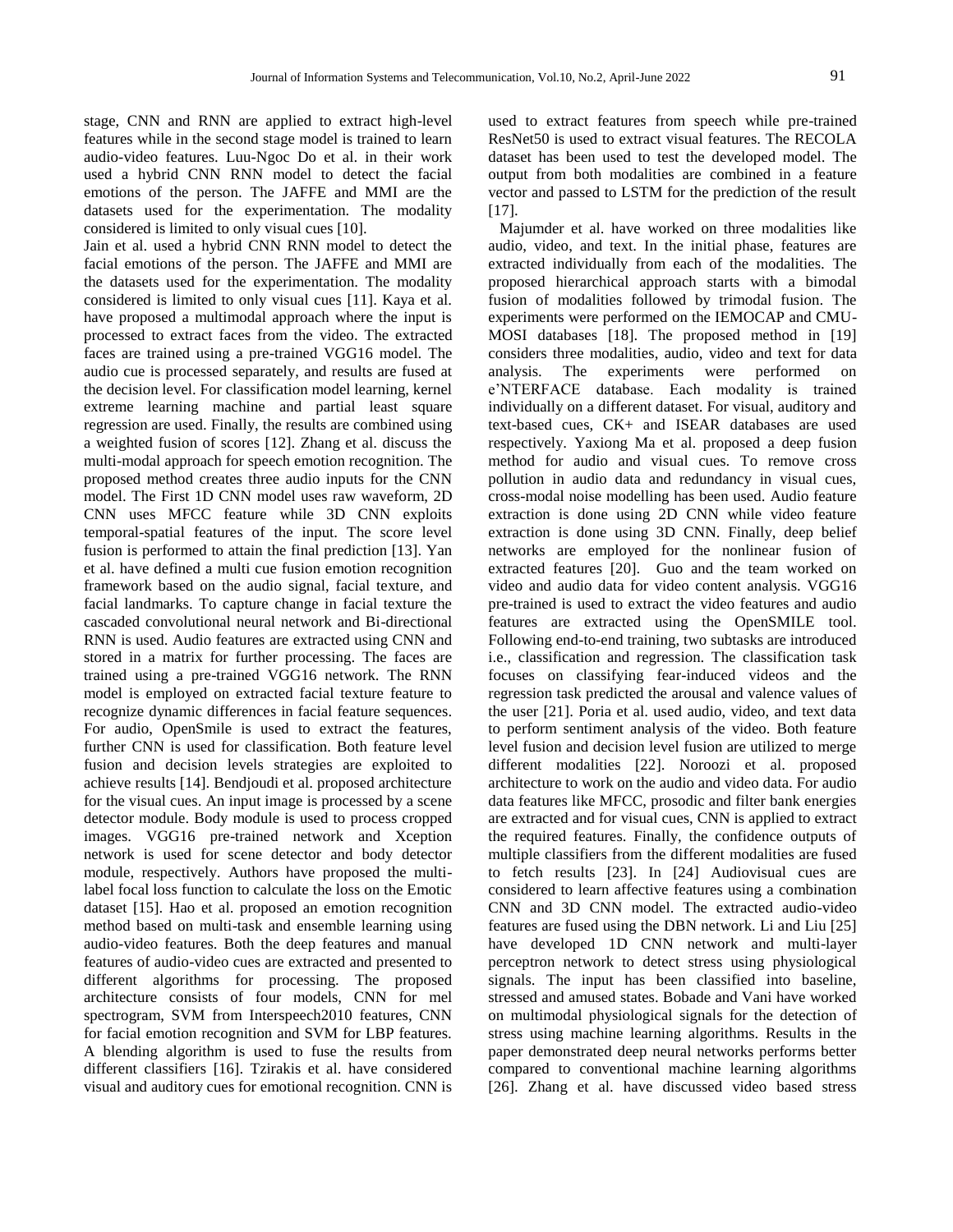detection. The authors have used CNN for the implementation. The results of facial expression and facial units are combined using weighted integration of local and global attention [27].

 The literature survey has identified the following research gaps, which are addressed in this paper.

- Most of the multi-modal approaches focus on physiological signals.
- Results of training and testing are demonstrated on the same dataset. Cross data result validation is missing in many approaches
- The early feature fusion approach is used by most researchers which raises the requirement of high computational resources for model training.
- We found limited literature related to stress detection using deep learning and late fusion approaches.

## **3- Proposed Work**

The overview of the research methodology is shown in Fig. 1. Where audio-video input has been given to the system for processing. In the initial step video frames, audio, and text data has been separated from the input and assigned to subsequent block for further feature extraction and processing. The working of each block has been discussed in detail in the following sections.



Fig. 1 Proposed Work

## **3-1- Visual Cues**

Most of the literature has identified that the facial cues are very challenging to work due to unavailability of the data, variation facial structures, ethnicity of the person, wrong perception of emotion by annotators of dataset etc. Many datasets also have a biased distribution of emotions in the dataset. To overcome these issues, we have worked with three different datasets like Face Emotion Recognition 2013 (FER 2013), Japanese Female Facial Expressions (JAFFE) and Cohn Kanade plus (CK+) datasets [28][29][30]. A detailed overview of facial cues processing and prediction is shown in Fig. 2.



Fig. 2 Visual cue processing for facial emotion recognition

#### **3-1-1- Preprocessing**

The video data received is in different formats and dimensions. The preprocessing is performed on the video to extract the faces from the video frames. This is done using two steps:

1. Face Detection: Many face detection algorithms are available to detect and extract faces from video frames. We have worked with two approaches classical Voila-Jones algorithm and multitask cascaded convolutional networks. Both algorithms worked well for the input provided. Considering the amount of time and memory required to process the input, we decided to use a lightweight Voila-Jones algorithm.

2. Normalization: The detected faces are resized and normalized as per the requirement of CNN models. Each detected face has been resized to (197,197,3), (128,128,3), and (48,48,3) respectively.

#### **3-1-2- Datasets**

 For face emotion recognition we have used three datasets, FER2013, JAFFE and CK+. The FER2013 is an extensive dataset with 35887 grey images of dimension (48\*48\*1) depicting 7 basic emotions. The distribution of classes is given as Angry:4593, Disgust:547, Fear:5121, Happy:8989, Sad:6077, Surprise:4002, and Neutral:6198 images. We can see from the distribution that the dataset has a small number of images depicting 'disgust' emotion. The JAFFE dataset has 213 images of Japanese females portraying 7 basic images. All the images are of dimension 256\*256\*1. The third dataset we have used for model training is the CK+ dataset. It is a very popular dataset consisting of 593 image sequences. Apart from basic emotion, it also has images representing 'contempt' emotion. The sample pictures from the database are shown in Fig. 3.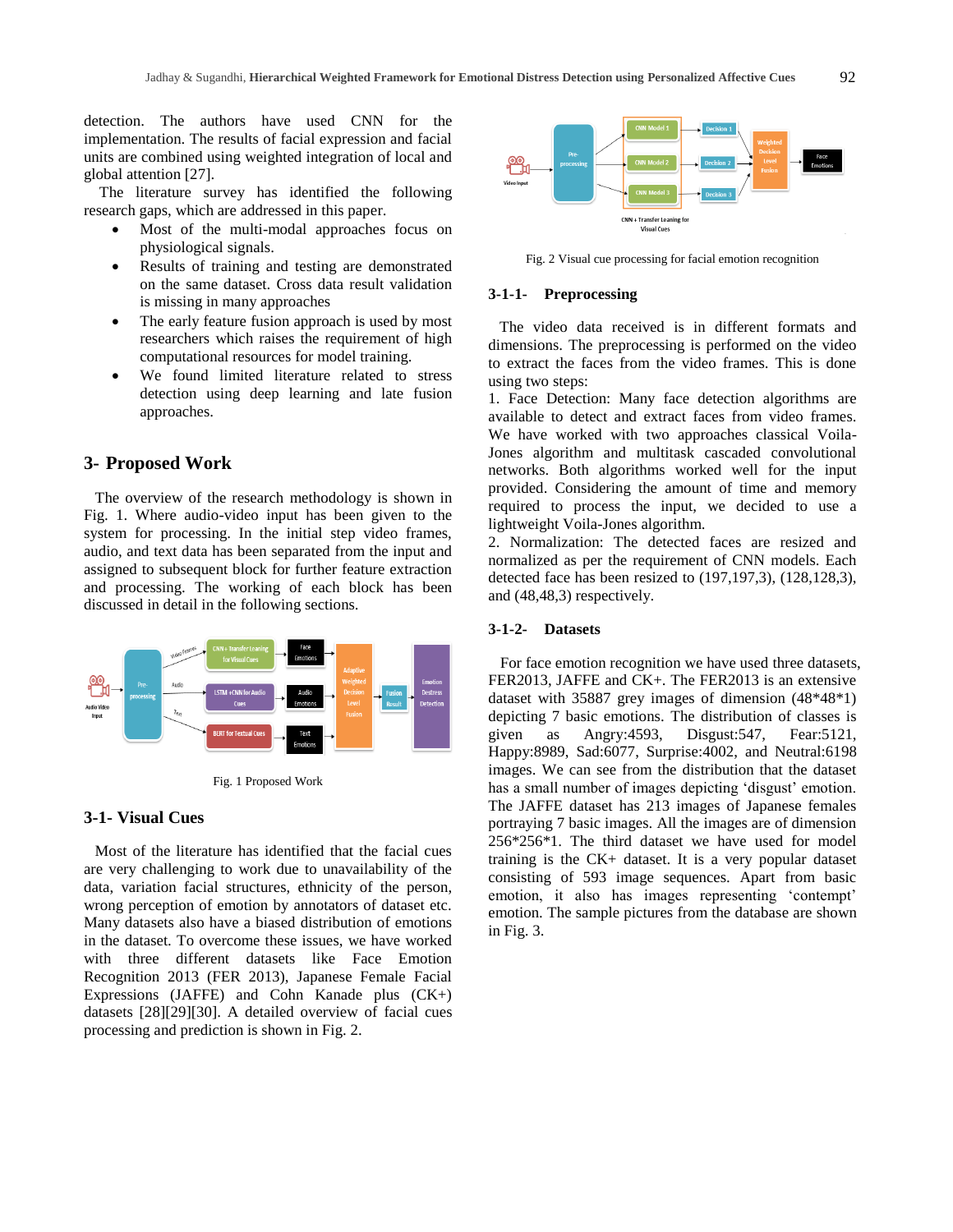

Fig. 3 Facial Cue Datasets

#### **3-1-3- CNN Model I**

For the first CNN model, we have adopted already trained ResNet50 [31] and VGGFace model, instead of developing the model from the scratch. ResNet50 is one of the popular models used in computer vision. It consists of 48 convolution layers, one max pooling and one average pooling layer. The ResNet50 was developed to overcome the problem of vanishing gradient and results in saturation as the model goes deep in architecture. ResNet50 was trained on the Imagenet database and can classify 1000 objects. The key part of ResNet50 is identify block which takes residual connections. The Working of identify block is shown in Fig. 4.



Fig. 4 Residual Identity Block

 The Resnet50 has achieved great success in recognizing required features from the images automatically. VGGFace model has performed greatly in recognizing the faces. Therefore, the already trained ResNet50 model along with the weight of VGGFace can be easily transferred to learn the feature of the images from the FER2013 dataset. However, the images in the FER2013 dataset are of size 48\*48\*1. All these images are required to resize to the dimension that suits ResNet50 and VGGFace models. Each image has been resized to dimension (197,197,3). To avoid overfitting, we employed image augmentation to generate runtime tensor image data. The top layers of the model are fully trained by freezing convolutional layers. After top layer training, the convolutional layers of ResNet50 are fine-tuned to achieve high accuracy for both validation and test set.

## 3-1-4- CNN Model II



Fig. 5 Architecture for JAFFE dataset

 The second model is designed for the JAFFE database. The FER2013 dataset has very limited images displaying 'disgust' emotion. To avoid misclassification of disgust emotion we have incorporated the JAFFE dataset. The CNN model is developed and fine-tuned to work on the JAFFE dataset. The basic architecture is shown in Fig. 5. The input of dimension (128,128,3) has passed to the CNN architecture. The model consists of three convolutional layers, max-pooling layer is interspersed between the convolutional layers to downsample the feature map. The flatten is layer followed by two dense layers and softmax activation is used as the output unit. The softmax activation is denoted by the following expression,

$$
\sigma(z_i) = \frac{e^{-i}}{\sum_{i=1}^{N} e^{z_i}}
$$
 (1)

 $z_i = weight \times input^T$ 





Fig. 6: Architecture for CK+ dataset

To improve the overall accuracy of facial emotion recognition, we have considered another CNN model on the CK+ dataset. All images are resized to (48,48,3) dimensions. To split the data, k-fold validation has been used with a value for a number of splits is equal to 5. The model has shown significant accuracy in the training and testing phase. The model architecture with dimensions is displayed in Fig. 6. All the models produce their own decision upon processing the various dimension inputs. All decisions are fused using a weighted approach.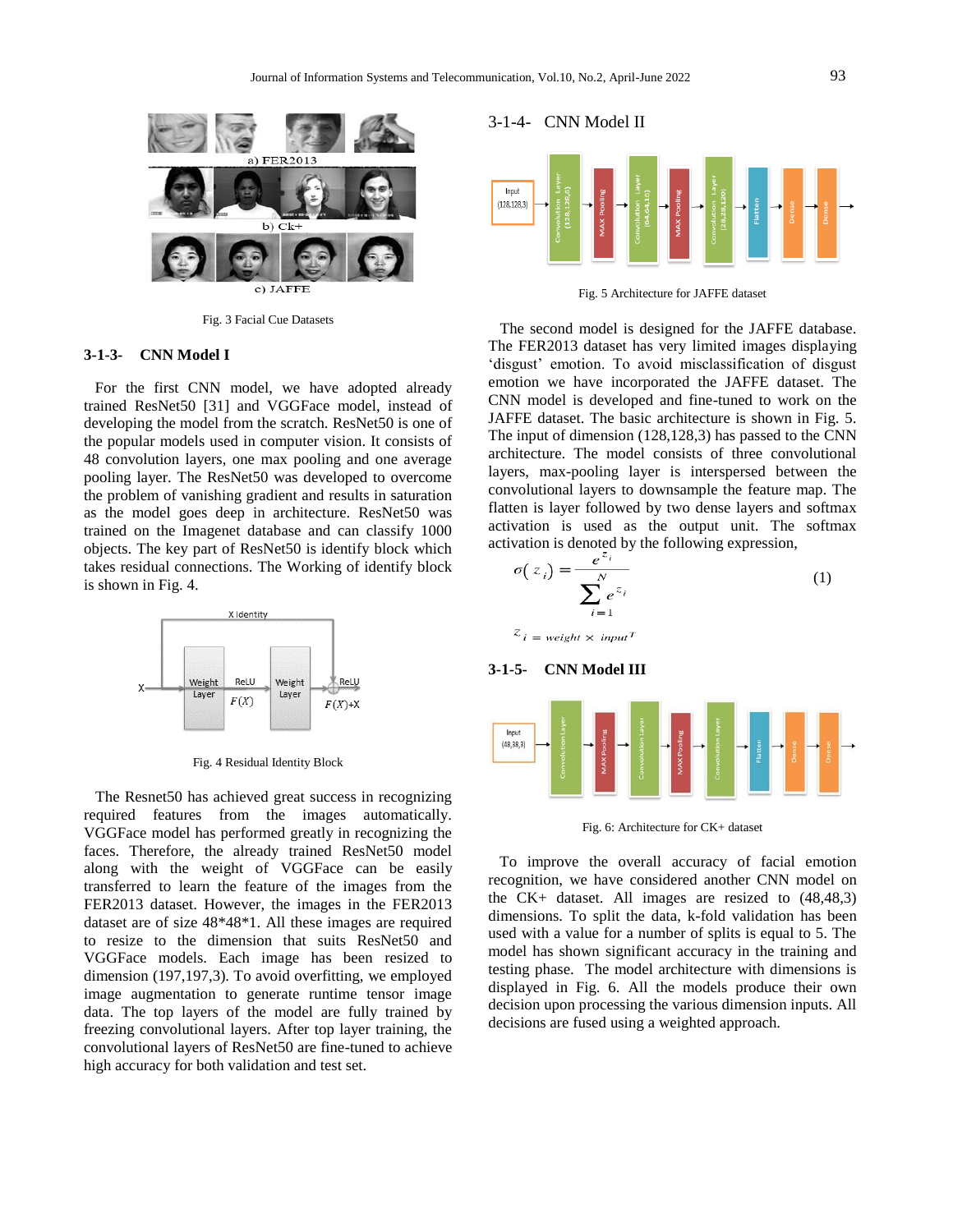#### **3-1-6- Visual Cue Emotion Recognition**

 Emotions = {Anger, Disgust, Fear, Happy, Sad, Surprise, Neutral}

TA\_video =  $\{w1, w2, w3\}$ 

Where TA\_video is normalized test accuracy of video modality for CNN model 1, model 2 and model 3 respectively. The weight normalization is given as,

$$
w_i = \frac{M_{acc}}{Acc_{Total}}
$$
 (2)

Where M<sub>\_acc</sub> is the test case accuracy of the model.

Steps for the emotion recognition from video are given below

Step 1: Video input

Step 2: Pre-process the input video to extract the faces from video frames and resize the frames as per required dimensions.

Step 3: Classification – Apply all models concurrently to classify the video frame in one of the classes from Emotions.

Step 4: Apply the voting approach to select the final facial emotion

Step 5: In the case of 3 indifferent decisions, apply weights w1, w2, and w3 respectively to each model's decision.

Step 6: Make final prediction using following equations,

$$
face_{emotion} = argmax \left\{ \sum_{1} argmax \left( w1 \times Decision_{1}, w2 \times Decision_{2}, w3 \times Decision_{3} \right) \right\}
$$
\n(3)

Where *Decision1, Decision2, and Decision<sup>3</sup>* are the probability values associated with each decision, *L* is the length of the video. Based on the emotion of each frame detected, higher count emotion is selected as the final *faceemotion* of the video, ignoring neutral emotion.

## **3-2- Audio Cues**

Many times, a person fakes their facial expressions to hide the actual emotions he is undergoing. So, relying on visual cues would add inconsistencies in the recognition of emotional distress. Audio cues, when combined with visual cues provide significant results. Different audio features describe different emotions. For example, anger emotion can be defined using pitch frequency, rapid speech rate and high energy. Similarly, sadness can be described as low energy and pitch frequency. Literature suggests Mel Frequency Cepstral Coefficients (MFCC), spectral energy distribution, the intensity of speech, pitch, Zero Crossing Density (ZCD) are the important and widely used features to recognize emotions from audio signals [32]. Mel Frequency Cepstral Coefficient: Mel scale is related to the perceived frequency or pitch of actual measured frequency. The Mel scale is represented using the following formula,

$$
M(f) = 1125 \times \ln\left(1 + \frac{f}{700}\right)
$$
 (4)

Given the above equation, Mel frequency is represented as,

$$
M^{-1}(m) = 700 \times \left(\exp\left(\frac{m}{1125}\right) - 1\right) \tag{5}
$$

The Cepstral Coefficients (CC) can be exploited to split the original signal from the filter. Spectral details of a signal can be extracted by truncating the signal at different frequencies. To calculate Cepstrum, Discrete Fourier Transform (DFT) of the log magnitude of the DFT of the signal is calculated. The model proposed by Davis et al. [33] to calculate MFCC is given in equation (6),

$$
MFCC_i = \sum_{\theta}^{N} \cos\left(i(\theta - 1)\frac{\pi}{N}\right), \ i = 1, 2, 3, ... N \tag{6}
$$

Where M is cepstral coefficients, Theta is long energy output and N is a number of triangular bandpass filters. For audio cues, we developed two models, the first model exploiting the capabilities of CNN and the second model using the LSTM approach. Ryerson Audio-Visual Database of Emotional Speech and Song (RAVDESS) [34] and Toronto emotional speech set (TESS) [35] datasets of emotional audio speech are used. The proposed architecture for audio cue recognition is shown in Fig. 7.



Fig. 7 Architecture for Audio cues emotion recognition

We employed the CNN model on the TESS dataset and the LSTM model on RAVDESS dataset. We used 40 MFCC features in both models for preprocessing. Audio data has been extracted from video and preprocessed to fetch MFCC features from the input. The results of both approaches are discussed in the experimentation and results section. However, the LSTM model outperformed CNN model in terms of accuracy and generalization. We fused results of both the models using a weighted approach where higher weight is assigned to the LSTM model based on the test accuracy achieved. See equation (7).

$$
Audio_{decision} = argmax[w1_{cm} \times P(D_1), w2_{lstm} \times P(D_2)] \tag{7}
$$

## **3-2-1- Datasets**

Ryerson Audio-Visual Database of Emotional Speech and Song (RAVDESS), the dataset contains 7356 files for 24 professional actors, 12 male and 12 female. The speech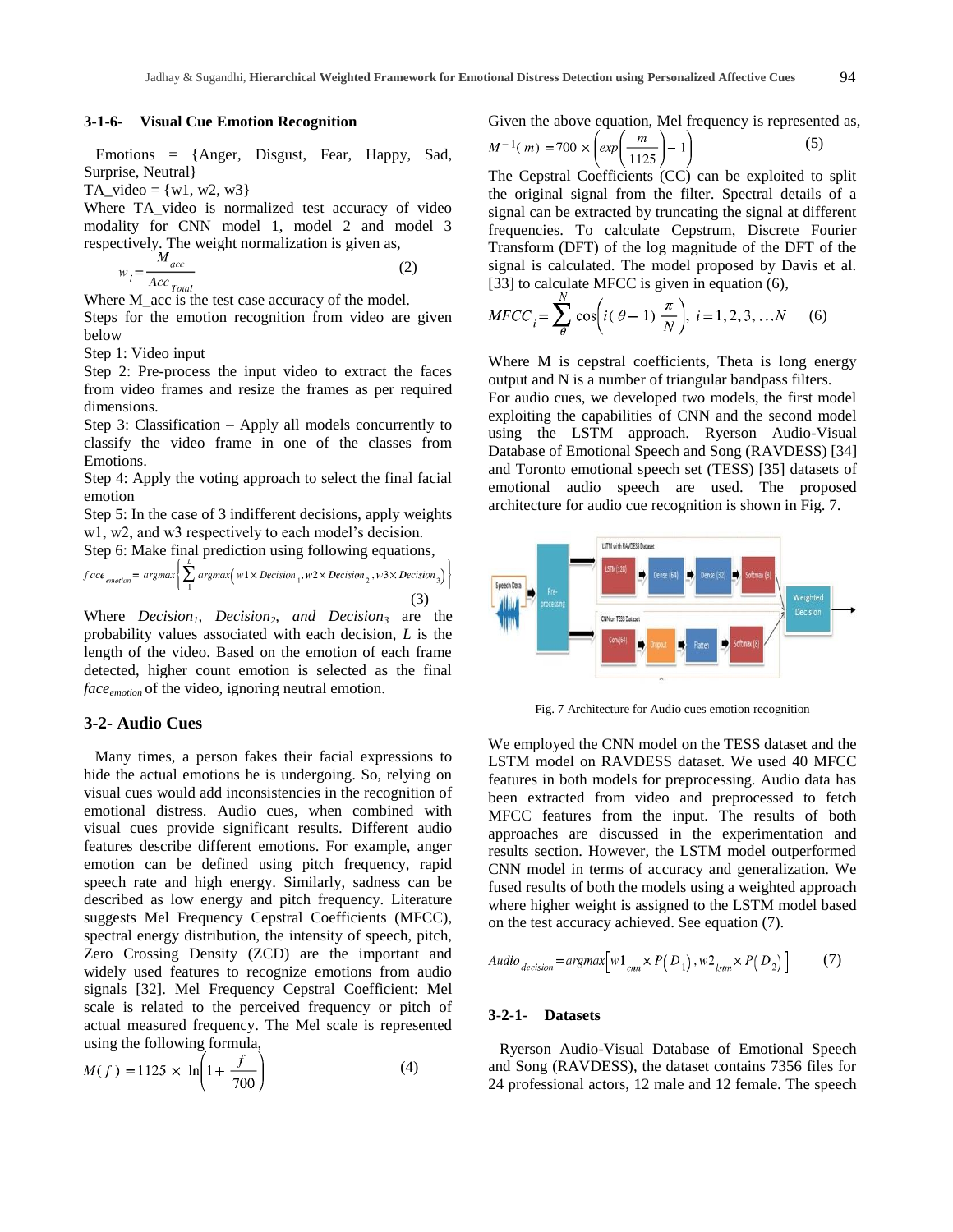data depicts happy, calm, sad, angry, fear, surprise, and disgust emotions. The intensity of emotions portrayed is both normal and high. For the experimentation, we have used speech audio files (1440 files). Toronto emotional speech set (TESS), the dataset contains speech data, spoken by two actresses over 200 target words. It also portrays seven basic emotions.

#### **3-3- Textual Cues**

Recognizing affective states or emotions from the text is a challenging task. The reasons for the same can be listed as, word ambiguities, the complexity of meanings, writing style, different languages, different cultures and many more. Emotion detection from a text can be done using a rule-based approach, machine learning approach or hybrid approach. While recognizing emotion from the text, it is also necessary to understand the semantics and context of a sentence. We used a bi-directional LSTM and BERT transformer for the experimentation on text datasets. However, the BERT transformer performed significantly well in comparison with bi-directional LSTM [36]. We used International Survey on Emotion Antecedents and Reactions (ISEAR) dataset [37], Emotion Stimulus dataset [38] and DailyDialog dataset [39]. For the textual cues affect detection we considered only emotions, neutral, happy, sad, angry and fear.

# **3-4- Decision Level Hierarchical Weighted Fusion and Distress Detection**

#### **3-4-1- Decision Level Hierarchical Weighted Fusion**

One of the key challenges in the multi-modal approach is to fuse the different modalities to generate a result. The majority of the literature suggests three approaches i.e., early fusion, late fusion, and hybrid fusion. A most common solution to fuse different modalities is to have early or feature level fusion. Early fusion suffers from several drawbacks. If we have a large number of features fusing them will lead to low accuracy if the training dataset is small. Format incompatibility and temporal features mapping would be challenging for early fusion. Lastly, the requirement of huge computational resources to manage high dimensional data is another significant challenge [40] [41]. In this paper, we have utilized decision level hierarchical weighted fusion. We have observed each modality has a different way of learning parameters. This results in variation in the accuracy values of each modality. So, to have consistency in decision making, we have considered the test accuracy of the datasets as a weighted parameter for further calculation. We created a hierarchy of decisions before making a final decision. The rule for the calculation of visual cue prediction probability is given in equation (8),

$$
P(F_E) = \operatorname{argmax}_{W_1 \times P(\text{model}_{f_1}), W_2 \times P(\text{model}_{f_2}), W_3 \times P(\text{model}_{f_3})}
$$
  
\n
$$
P(A_E) = \operatorname{argmax}_{W_1 \times P(\text{model}_{a_1}), W_2 \times P(\text{model}_{a_2})}
$$
  
\n
$$
P(T_E) = \operatorname{argmax}_{W_1 \times P(\text{model}_{a_1}), W_2 \times P(\text{model}_{a_2})}
$$
 (8)

Where wi is normalized as per the formula given in equation (2). P(FE), P(AE) and P(TE) are the probabilities of face, audio, and text emotions, respectively. The result of all fused modalities is given as,

$$
A f f ective_{\text{state}} = \operatorname{argmax} \left\{ W_1 \times \left[ \frac{P(F_E)}{S_A} \right], W_2 \times \left[ \frac{P(A_E)}{S_A} \right], W3 \times \left[ \frac{P(T_E)}{S_A} \right] \right\}
$$
  
where,  $S_A = P(F_E) + P(A_E) + P(T_E)$  (9)

For the final decision, we have considered static weight values (W1, W2, W3) assigned to visual, vocal, and verbal cues, respectively. We have followed the Mehrabian and Ferris approach for the contribution of each cue in the communication. We tweaked the standard values mentioned and derived new weight values. For visual cues, we have considered 0.40, for audio 0.35 and text 0.2.

## **3-4-2- Emotional Distress Detection**

 Emotions are a vital part of human life. Every human feels all basic seven emotions, those may be comfortable or uncomfortable. Distress is different from emotions. We undergo different emotions regularly and we can observe many fluctuations in the emotion. The negative emotions like sadness, fear, anger, and disgust if observed consistently, it is an indication of a threatening situation. If left unattended, this emotional combust may lead to severe mental health problems. Here we are proposing the automated approach to detect emotional distress. Our system will be observing and analyzing the affective states of the person. More specifically, negative emotions like fear, sadness and anger need to be observed for their prevalent occurrences. Our proposed system will alert the person about his frequent emotional changes. The detailed flowchart is shown in Fig. 8.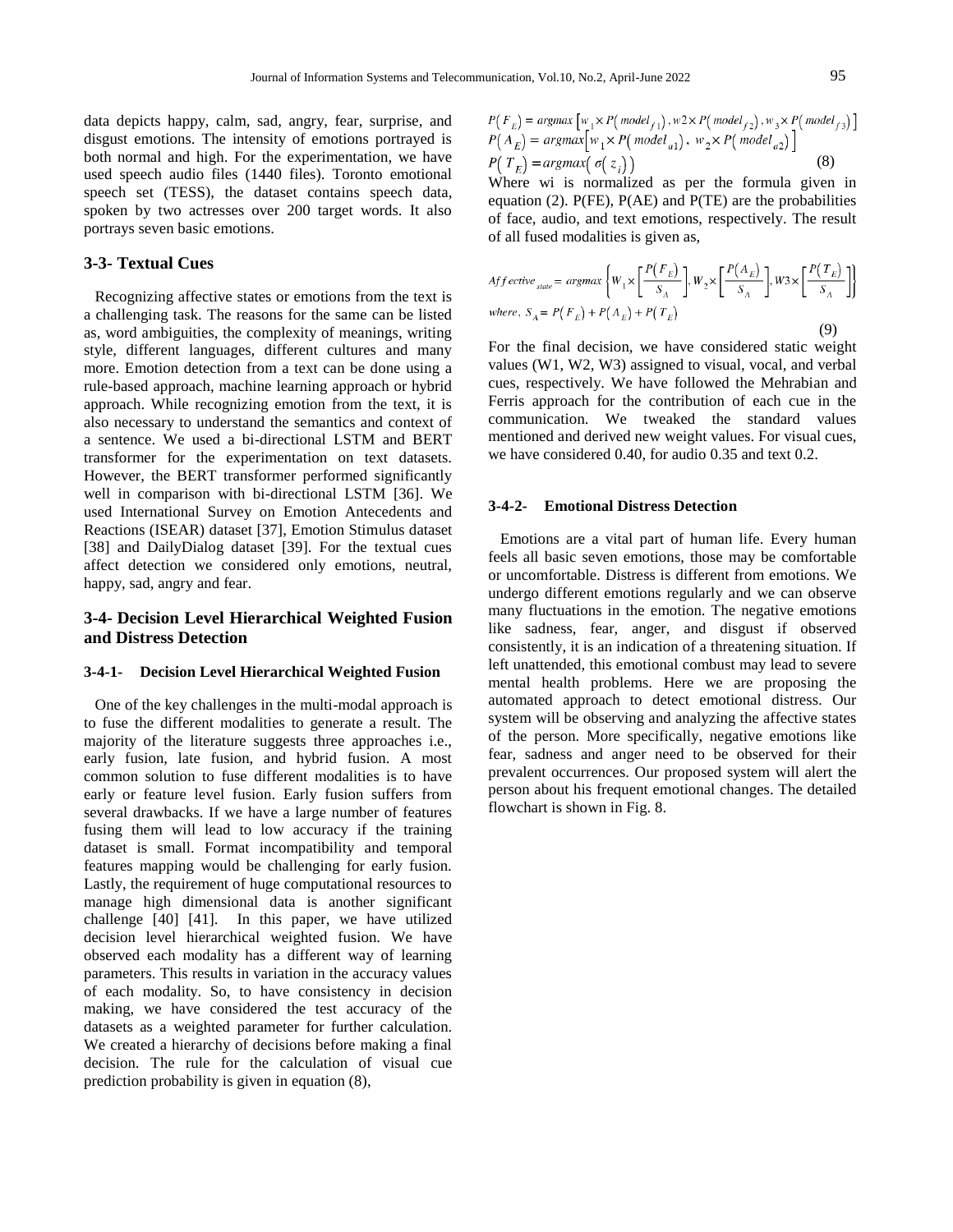

Fig. 8 Emotional Distress Detection

## **4- Experiments and Results**

We have conducted experiments on various datasets depending on the various affective cues. Table 1 below shows different datasets we have used.

|     | Table 1: Affective cues and datasets |                           |
|-----|--------------------------------------|---------------------------|
| Sr. | Affective cue/ Datasets              |                           |
| No. | Modality                             |                           |
|     | Visual cues                          | FER2013                   |
|     |                                      | $CK +$                    |
|     |                                      | <b>JAFFE</b>              |
|     | Vocal Cues                           | <b>RAVDESS</b>            |
|     | Audio data                           | <b>TESS</b>               |
|     | Verbal cues /                        | <b>ISEAR</b>              |
|     | Text data                            | Daily Dialog              |
|     |                                      | <b>Emotional Stimulus</b> |

#### **4-1- General Settings**

 Given a video clip as input, data is extracted from it. Audio is extracted from video and audio is converted into text format for further processing. An entire experiment has been run into a Google collaboratory environment with 12 GB of RAM and GPU support. We have limited video length to 40 frames with frames per second rate varies from 15 fps to 25 fps.

## **4-2- Experiments on Visual Cues**

#### **4-2-1- Experiments with Fer2013 Dataset**

FER2013 dataset is very challenging to work on because of biased distribution of samples, mislabeled emotions etc. Also, most of the models we developed, were overfitting for the FER2013 dataset. We have used transfer learning using the pre-trained ResNet50 model and weights of the VGGFace model to detect faces and recognize emotions. Every input image has been normalized to the mean of the dataset. Input has been resized to the dimension of (197,197,3). For better accuracy, we applied image augmentation with (rotation range, shear range, zoom range, horizontal flip) parameters. We have used Adam optimizer with a learning rate of 0.0001 and epsilon value with  $(1^*e-08)$ . With the fine-tuned model we have achieved 71.25% test accuracy. The confusion matrix and classification report are shown in Fig. 9 and Table 2, respectively.



|  |  |  |  |  | Fig. 9 CNN model 1 confusion matrix |  |
|--|--|--|--|--|-------------------------------------|--|
|--|--|--|--|--|-------------------------------------|--|

Table 2: CNN Model 1 Classification Report

|          | precision | recall | $f1-$ | support |
|----------|-----------|--------|-------|---------|
|          |           |        | score |         |
| Anger    | 0.64      | 0.64   | 0.64  | 491     |
| Disgust  | 0.73      | 0.65   | 0.69  | 55      |
| Fear     | 0.58      | 0.49   | 0.53  | 528     |
| Happy    | 0.88      | 0.91   | 0.89  | 879     |
| Sad      | 0.58      | 0.6    | 0.59  | 594     |
| Surprise | 0.81      | 0.8    | 0.8   | 416     |
| Neutral  | 0.68      | 0.74   | 0.71  | 626     |
| Accuracy |           |        | 0.71  | 3589    |
| Macro    | 0.7       | 0.69   | 0.69  | 3589    |
| Avg      |           |        |       |         |
| Weighted | 0.71      | 0.71   | 0.71  | 3589    |
| Avg      |           |        |       |         |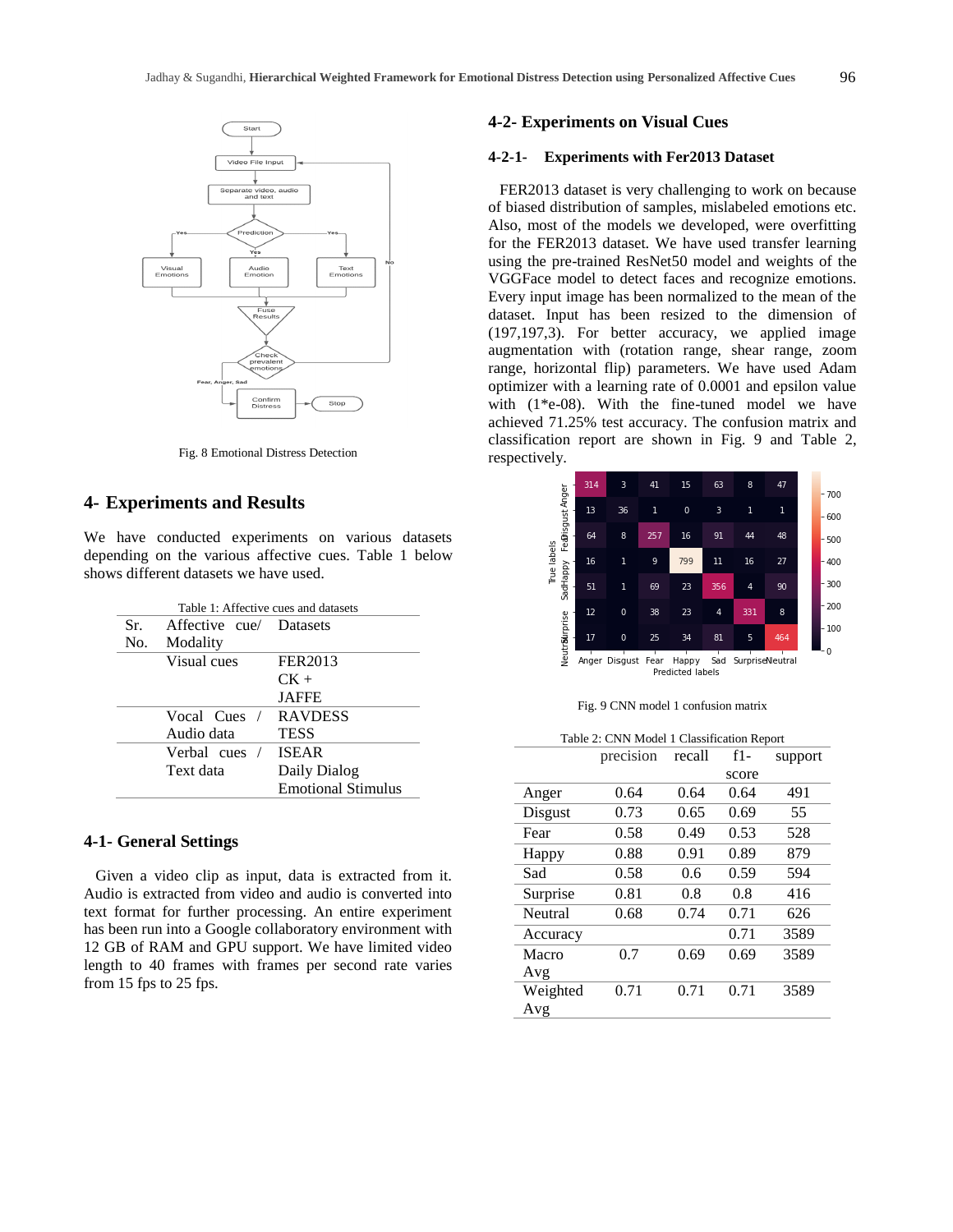#### **4-2-2- Experiments with JAFEE Dataset**

Anger, fear and sadness are the important emotions considered for distress detection. From the results of FER2013 dataset experiments, it is observed that accuracy for these negative emotions varies between 53% to 64%. To improve the overall performance of visual cues recognition, we have considered the JAFFE dataset. JAFFE is a relatively small dataset consisting of 213 images. We have developed CNN models with dropout layers interspersed between convolution layers to avoid overfitting of the model. For this model, we have used the RMSProp optimizer and cross-entropy loss function. Model is trained for 30 epochs with a batch size equal to 8. The validation accuracy achieved on the JAFFE dataset is 84.37%. The confusion matrix for the JAFFE dataset is shown in Fig. 10.



Fig. 10 CNN model 2 confusion matrix

The precision, recall and f1 score achieved for model 2 is 91%, 84% and 86% respectively, shown in Table 3.

| Table 3: CNN Model 2 Classification Report |           |        |       |         |  |
|--------------------------------------------|-----------|--------|-------|---------|--|
|                                            | precision | recall | $f1-$ | support |  |
|                                            |           |        | score |         |  |
| Anger                                      | 1.00      | 0.83   | 0.91  | 6       |  |
| Disgust                                    | 0.83      | 1.00   | 0.91  | 5       |  |
| Fear                                       | 1.00      | 0.80   | 0.89  | 10      |  |
| Happy                                      | 0.60      | 1.00   | 0.75  | 3       |  |
| Neutral                                    | 1.00      | 0.75   | 0.86  | 4       |  |
| Sad                                        | 0.75      | 0.75   | 0.75  | 4       |  |
| Surprise                                   | 0.00      | 0.00   | 0.00  | 0       |  |
| Accuracy                                   |           |        | 0.84  | 32      |  |
| Macro                                      | 0.74      | 0.73   | 0.72  | 32      |  |
| Avg                                        |           |        |       |         |  |
| Weighted                                   | 0.91      | 0.84   | 0.86  | 32      |  |
| Avg                                        |           |        |       |         |  |
|                                            |           |        |       |         |  |

#### **4-2-3- Experiments with CK+ Dataset**

The CNN model 3 we have developed utilizes the CK+ dataset for experimentation. While working with other datasets, we observed that the perception and demonstration of emotion vary from person to person. So, to avoid misclassification errors, we have used the CK+ dataset to make our architecture enrich with a dataset. All the images from the dataset are resized to dimension (48,48,3). We have used an RMSProp optimizer with default learning rate and cross-entropy as loss function. We have achieved 73.09% test accuracy. The confusion matrix is shown in Fig. 11. It is notable from Table 4 that, training and validation sets are unbalanced, which resulted in poor classification for some classes. From Table 4 we can observe that 'Contempt' emotion is hard to classify. It is either classified as 'Anger' or 'Disgust'. 'Contempt' emotion is part of only CK+ dataset, so for experimentation purposes, we have ignored the 'Contempt' emotion. Happy emotion is having good prediction accuracy than other emotions.



Fig. 11 CNN model 3 confusion matrix

| Table 4: CNN Model 3 Classification Report |           |        |       |         |  |
|--------------------------------------------|-----------|--------|-------|---------|--|
|                                            | precision | recall | f1-   | support |  |
|                                            |           |        | score |         |  |
| Anger                                      | 0.57      | 0.92   | 0.71  | 25      |  |
| Contempt                                   | 0.00      | 0.00   | 0.00  | 9       |  |
| Disgust                                    | 0.84      | 0.61   | 0.71  | 44      |  |
| Fear                                       | 0.18      | 0.20   | 0.19  | 10      |  |
| Happy                                      | 0.73      | 0.95   | 0.82  | 37      |  |
| Sad                                        | 0.67      | 0.73   | 0.70  | 11      |  |
| Surprise                                   | 0.91      | 0.80   | 0.85  | 61      |  |
| Accuracy                                   |           |        | 0.73  | 197     |  |
| Macro                                      | 0.56      | 0.6    | 0.57  | 197     |  |
| Avg                                        |           |        |       |         |  |
| Weighted                                   | 0.73      | 0.73   | 0.72  | 197     |  |
| Avg                                        |           |        |       |         |  |

To validate the visual cues architecture, we have created our dataset named "Emo-CSE Database". The dataset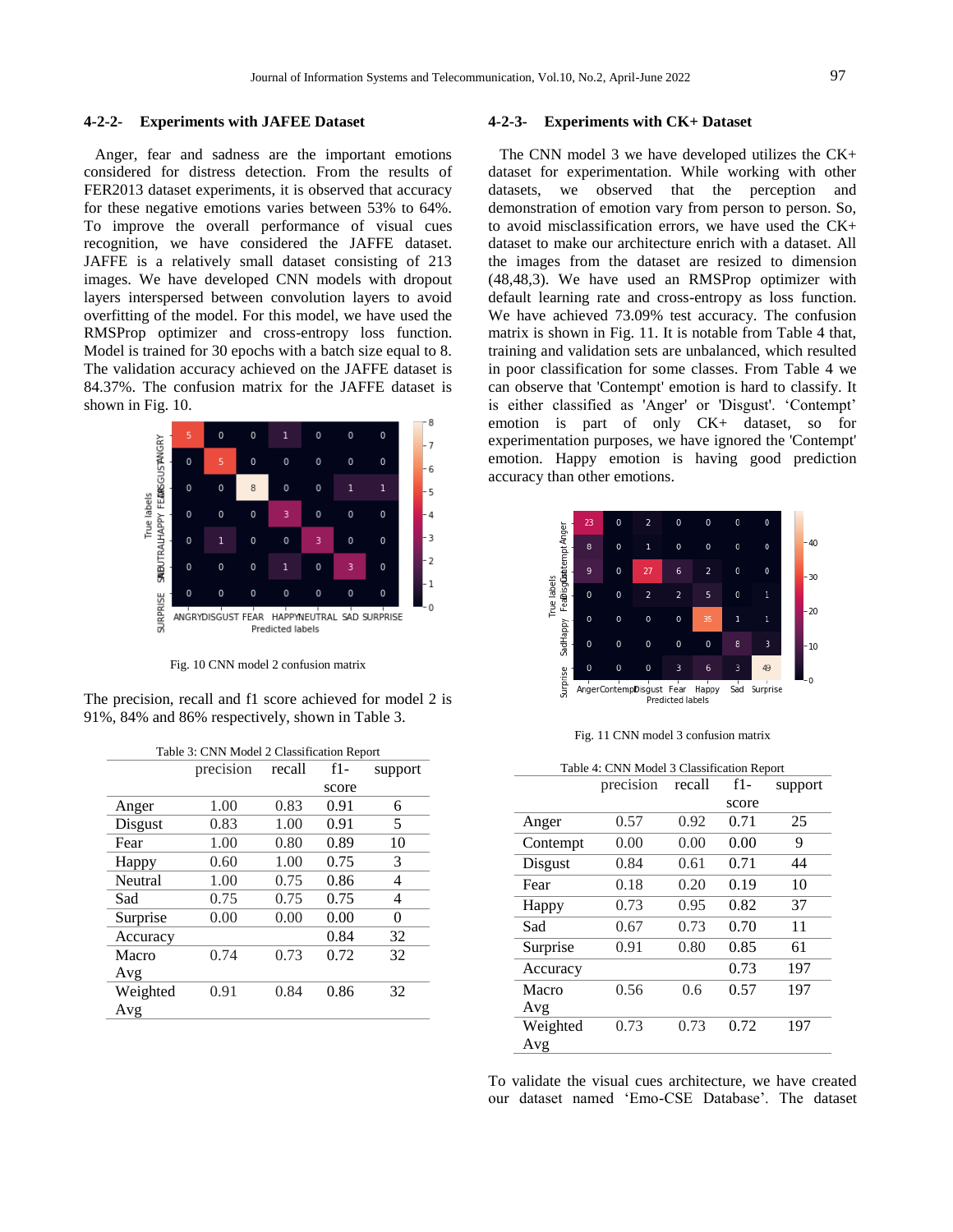consists of the facial expressions of 43 plus student participants from the Computer Science and Engineering department. For the experiments, participants were asked to click their picture in a natural environment and annotate it with respective emotions. Most of the pictures were taken using a smartphone camera with no standard presettings. The samples from the dataset are shown in Fig. 12.



Fig. 12 Emo-CSE database

Overall accuracy achieved on the validation dataset is 76.24 %. Table 5. shows the performances of models for visual cues.

| Table 5: Visual Cue Model Performances |  |  |  |
|----------------------------------------|--|--|--|
| Accuracy $(\%)$                        |  |  |  |
| 71.25                                  |  |  |  |
| 84.37                                  |  |  |  |
| 73.09                                  |  |  |  |
| 77.24                                  |  |  |  |
|                                        |  |  |  |

#### **4-3- Experiments on Audio Cues**

## **4-3-1- Experiments with RAVDESS Dataset**

RAVDESS dataset contains audio-video files of song and speech data. We have considered only speech data for the experimentation. From the input speech data, we extracted 40 MFCC features of audio and used them to train the LSTM network. We trained the network for 100 epochs with Adam optimizer and cross-entropy as loss function. LSTM model achieves 79.51% test accuracy. The confusion matrix is shown in Fig. 13. Table 6 depicts the classification report for RAVDESS test set.

#### **4-3-2- Experiments with TESS Dataset**

For the TESS dataset, we have used the CNN model to process the audio files. 40 MFCC features are extracted from the input audio file with shape (40,1) and fed into a 2D convolution layer. We have a sparse categorical cross entry loss function and Adam optimizer. The model is trained for 50 epochs to achieve 78.37% test accuracy. The confusion matrix and classification report are shown Fig.

14 and Table 7. The summary of model performances on audio cues is shown in Table 8.



Fig. 13 LSTM model confusion matrix

| Table 6: LSTM Model Classification Report |           |        |       |         |  |
|-------------------------------------------|-----------|--------|-------|---------|--|
|                                           | precision | recall | $f1-$ | support |  |
|                                           |           |        | score |         |  |
| Neutral                                   | 0.77      | 0.73   | 0.75  | 174     |  |
| Calm                                      | 0.93      | 0.80   | 0.86  | 345     |  |
| Happy                                     | 0.75      | 0.72   | 0.73  | 347     |  |
| Sad                                       | 0.80      | 0.85   | 0.82  | 347     |  |
| Angry                                     | 0.77      | 0.78   | 0.78  | 344     |  |
| Fear                                      | 0.79      | 0.83   | 0.81  | 346     |  |
| Disgust                                   | 0.70      | 0.80   | 0.75  | 345     |  |
| Surprise                                  | 0.80      | 0.82   | 0.85  | 344     |  |
| Accuracy                                  |           |        | 0.8   | 2592    |  |
| Macro                                     | 0.80      | 0.79   | 0.79  | 2592    |  |
| Avg                                       |           |        |       |         |  |
| Weighted                                  | 0.80      | 0.80   | 0.80  | 2592    |  |
| Avg                                       |           |        |       |         |  |



Fig. 14 CNN model for TESS confusion matrix

| Table 7: CNN Model Classification Report |           |        |       |         |  |
|------------------------------------------|-----------|--------|-------|---------|--|
|                                          | precision | recall | f1-   | support |  |
|                                          |           |        | score |         |  |
| Neutral                                  | 0.94      | 0.84   | 0.87  | 192     |  |
| Calm                                     | 0.85      | 0.38   | 0.53  | 123     |  |
| Happy                                    | 0.66      | 0.84   | 0.74  | 264     |  |
| Sad                                      | 0.70      | 0.86   | 0.77  | 275     |  |
| Angry                                    | 0.79      | 0.93   | 0.85  | 252     |  |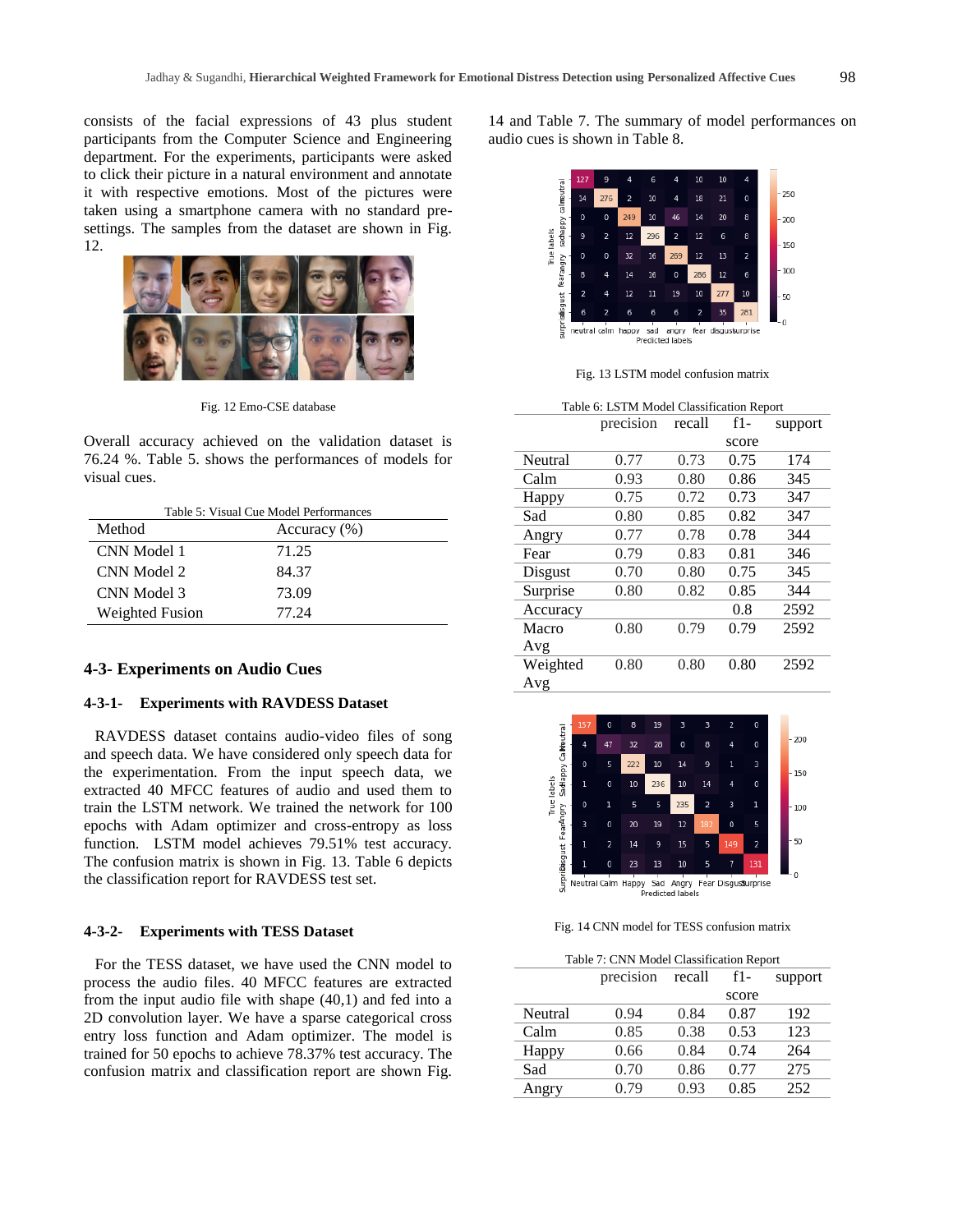| Fear     | 0.80 | 0.76 | 0.78 | 241  |
|----------|------|------|------|------|
| Disgust  | 0.88 | 0.76 | 0.81 | 197  |
| Surprise | 0.92 | 0.69 | 0.79 | 190  |
| Accuracy |      |      | 0.78 | 1734 |
| Macro    | 0.82 | 0.75 | 0.77 | 1734 |
| Avg      |      |      |      |      |
| Weighted | 0.80 | 0.78 | 0.78 | 1734 |
| Avg      |      |      |      |      |

| Table 8: Audio Cue Model Performances |       |  |  |
|---------------------------------------|-------|--|--|
| Method<br>Accuracy $(\%)$             |       |  |  |
| LSTM                                  | 79.51 |  |  |
| <b>CNN</b>                            | 78.37 |  |  |

## **4-4- Experiments on Text Cues**

For text emotion recognition we have used a BERT transformer with the datasets mentioned in the above section. BERT uses an attention mechanism to learn the contextual relationship between words in sentences. The network is trained with a learning rate of 0.00002 and batch size of 6 for 2 epochs. We used the Ktrain library to implement a BERT transformer. For textual cue emotion recognition, we achieved 82.26% test accuracy. The confusion matrix and classification report are displayed in Fig. 14 and Table 9.



Fig. 14 Textual cue confusion matrix

| Table 9: Textual cue Classification Report |           |        |       |         |  |
|--------------------------------------------|-----------|--------|-------|---------|--|
|                                            | precision | recall | $f1-$ | support |  |
|                                            |           |        | score |         |  |
| Joy                                        | 0.86      | 0.84   | 0.85  | 707     |  |
| Sad                                        | 0.81      | 0.81   | 0.81  | 676     |  |
| Fear                                       | 0.86      | 0.83   | 0.85  | 679     |  |
| Anger                                      | 0.80      | 0.79   | 0.79  | 693     |  |
| Neutral                                    | 0.78      | 0.84   | 0.81  | 638     |  |
| Accuracy                                   |           |        | 0.82  | 3393    |  |
| Macro                                      | 0.82      | 0.82   | 0.82  | 3393    |  |
| Avg                                        |           |        |       |         |  |
| Weighted                                   | 0.82      | 0.82   | 0.82  | 3393    |  |
| Avg                                        |           |        |       |         |  |
|                                            |           |        |       |         |  |

The proposed framework provides average accuracy of 79.48% for emotional distress detection from personalized affective cues when tested on e"NTERFACE dataset. The accuracy metrics of all the modalities are displayed in Table 10.

| Table 10: Audio Cue Model Performances |                  |  |  |
|----------------------------------------|------------------|--|--|
| Method                                 | Accuracy $(\% )$ |  |  |
| Video cues                             | 77.24            |  |  |
| Audio cues                             | 78.94            |  |  |
| Text cues                              | 82.36            |  |  |
| Hierarchical Fusion                    | 79.48            |  |  |

## **5- Conclusions**

In this paper, we propose a hierarchical weighted framework for emotional distress detection using personalized affective cues i.e., facial expressions, audio signals and textual data. For the face affective state detection, we have utilized a multiple model approach with different datasets. We have also taken the advantage of transfer learning with ResNet50 to extract high-level features from video frames. Facial affective state recognition is challenging, considering variability in dataset and emotion demonstration by an individual. The second cue is an audio cue. We extracted low-level acoustic features of audio and stored them in a matrix to process it using two different approaches. We employed both CNN and LSTM capabilities separately for audio cues, which proved to be better than the combined CNN+LSTM approach. Text cue is last but not the least. For textual cues, we take advantage of the transferred learning using the BERT transformer to extract detailed word embeddings. All the cues are fused to generate a final affective state of the person. Finally, emotional distress is detected by analyzing the observed emotions. Experiments on multiple challenging datasets validate that our method is efficient and viable. For future work, the proposed algorithms can be deployed on smartphones for the self-assessment of emotional distress before consulting the clinical practitioners. The proposed algorithm can be combined with a clinical distress assessment questionnaire for effective results. Combining the results of our proposed architecture with clinical evidence will help in diagnosing mental disorders in the early stage.

#### **Acknowledgements**

I would like to acknowledge my supervisor Dr. Rekha Sugandhi, MIT ADT University, Pune, India for her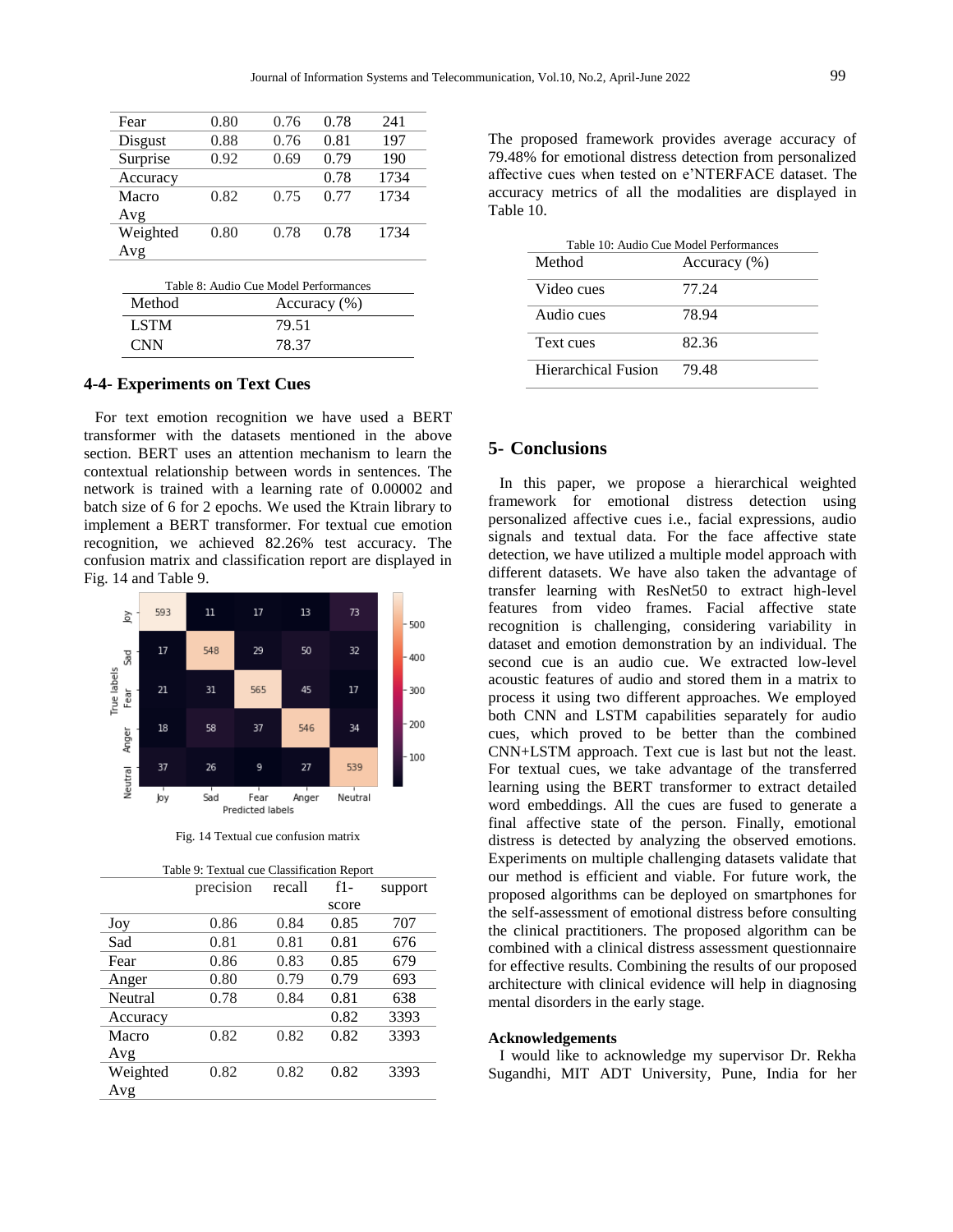valuable support, insights and significant contribution in this research work.

## **References**

- [1] Gu Simeng, Wang Fushun, Patel Nitesh P., Bourgeois James A., Huang Jason H, "A Model for Basic Emotions Using Observations of Behavior in Drosophila," Frontiers in Psychology, vol. 10, 2019, pp.781.
- [2] Rana R, Latif S, Gururajan R, Gray A, Mackenzie G, Humphris G, Dunn J, "Automated screening for distress: A perspective for the future," The European Journal of Cancer Care, vol. 28(4), 2019, pp. 1-13.
- [3] Riba, M. B. et al., "Distress Management Version 3.2019 ," NCCN Clinical Practice Guidelines in Oncology, Journal of the National Comprehensive Cancer Network, vol.17(10), 2019, pp.1229–1249.
- [4] A. Mehrabian and S.R. Ferris, "Inference of attitudes from nonverbal communication in two channels," International Journal of consulting psychology, vol. 31(3), 1967, pp. 248– 252.
- [5] T. Thomas, M. Domínguez and R. Ptucha, "Deep independent audio-visual affect analysis," in 2017 IEEE Global Conference on Signal and Information Processing (GlobalSIP), 2017, pp. 1417-1421.
- [6] J. A. Miranda, M. F. Canabal, J. M. Lanza-Gutiérrez, M. P. García and C. López-Ongil, "Toward Fear Detection using Affect Recognition," in 2019 XXXIV Conference on Design of Circuits and Integrated Systems (DCIS), November 2019, pp. 1-4.
- [7] Lang He, Dongmei Jiang, and Hichem Sahli. "Multimodal depression recognition with dynamic visual and audio cues," Proc. 2015 International Conference on Affective Computing and Intelligent Interaction, IEEE Computer Society, USA, 2015, pp. 260–266.
- [8] Guangxia Xu, Weifeng Li, Jun Liu, "A social emotion classification approach using multi-model fusion," Future Generation Computer Systems, vol. 102, 2020, pp. 347-356.
- [9] Zeinab Farhoudi, Saeed Setayeshi, "Fusion of deep learning features with mixture of brain emotional learning for audiovisual emotion recognition," Speech Communication," vol. 127, 2021, pp. 92-103.
- [10] Do LN., Yang HJ., Nguyen, HD. et al. "Deep neural network-based fusion model for emotion recognition using visual data," Journal of Supercomputing, vol.77, 2021, pp. 1- 18.
- [11] Neha Jain, Shishir Kumar, Amit Kumar, Pourya Shamsolmoali, Masoumeh Zareapoor, "Hybrid deep neural networks for face emotion recognition," Pattern Recognition Letters, vol. 115, 2018, pp. 101-106.
- [12] Heysem Kaya, Furkan Grpnar, and Albert Ali Salah, "Video-based emotion recognition in the wild using deep transfer learning and score fusion," Image Vision Computing, vol. 65, 2017, pp. 66–75.
- [13] Shiqing Zhang, Xin Tao, Yuelong Chuang, Xiaoming Zhao, "Learning deep multimodal affective features for spontaneous speech emotion recognition, Speech Communication," vol. 127, 2021, pp. 73-81.
- [14] Jingwei Yan, Wenming Zheng, Zhen Cui, Chuangao Tang, Tong Zhang, Yuan Zong, "Multi-cue fusion for emotion recognition in the wild," Neurocomputing, vol. 309, 2018, pp. 27-35.
- [15] Ilyes Bendjoudi, Frederic Vanderhaegen, Denis Hamad, Fadi Dornaika, "Multi-label, multi-task CNN approach for context-based emotion recognition," Information Fusion, November 2020, in press.
- [16] Man Hao, Wei-Hua Cao, Zhen-Tao Liu, Min Wu, Peng Xiao, "Visual-audio emotion recognition based on multi-task and ensemble learning with multiple features," Neurocomputing, vol. 391, 2020, pp. 42-51.
- [17] Tzirakis, P., Trigeorgis, G., Nicolaou, M.A., Schuller, B., Zafeiriou, S., "End-to-End Multimodal Emotion Recognition Using Deep Neural Networks," IEEE Journal of Selected Topics in Signal Processing, vol. 11, 2017, pp. 1301-1309.
- [18] N. Majumder, D. Hazarika, A. Gelbukh, E. Cambria, S. Poria, "Multimodal sentiment analysis using hierarchical fusion with context modeling, Knowledge-Based Systems," vol. 161, 2018, pp. 124-133.
- [19] Soujanya Poria, Erik Cambria, Amir Hussain, Guang-Bin Huang, "Towards an intelligent framework for multimodal affective data analysis," Neural Networks, vol. 63, 2015, pp. 104-116.
- [20] Yaxiong Ma, Yixue Hao, Min Chen, Jincai Chen, Ping Lu, Andrej Košir, "Audio-visual emotion fusion (AVEF): A deep efficient weighted approach," Information Fusion, vol. 46, 2019, pp. 184-192.
- [21] Jie Guo, Bin Song, Peng Zhang, Mengdi Ma, Wenwen Luo, Junmei lv, "Affective video content analysis based on multimodal data fusion in heterogeneous networks," Information Fusion, vol. 51, 2019, pp. 224-232.
- [22] Soujanya Poria, Erik Cambria, Newton Howard, Guang-Bin Huang, Amir Hussain, "Fusing audio, visual and textual clues for sentiment analysis from multimodal content," Neurocomputing, vol. 174, Part A, 2016, pp. 50-59.
- [23] F. Noroozi, M. Marjanovic, A. Njegus, S. Escalera and G. Anbarjafari, "Audio-Visual Emotion Recognition in Video Clips," IEEE Transactions on Affective Computing, vol. 10, 2019, pp. 60-75.
- [24] S. Zhang, S. Zhang, T. Huang, W. Gao and Q. Tian, "Learning Affective Features with a Hybrid Deep Model for Audio–Visual Emotion Recognition," IEEE Transactions on Circuits and Systems for Video Technology, vol. 28, 2018, pp. 3030-3043.
- [25] Li, R., Liu, Z., "Stress detection using deep neural networks.," BMC Medical Informatics and Decision Making vol. 20, 2020, pp. 285.
- [26] P. Bobade and M. Vani, "Stress Detection with Machine Learning and Deep Learning using Multimodal Physiological Data," in 2020 Second International Conference on Inventive Research in Computing Applications (ICIRCA), 2020, pp. 51-57.
- [27] Zhang, H., Feng, L., Li, N., Jin, Z., & Cao, L., "Video-Based Stress Detection through Deep Learning.," Sensors, vol. 20(19), 2020, pp. 5552.
- [28] I. J. Goodfellow et al., "Challenges in representation learning: A report on three machine learning contests," Neural Networks, Special Issue on Deep Learning of Representations, vol. 64, 2015, pp. 59-63.
- [29] Lyons, Michael, Kamachi, Miyuki, & Gyoba, Jiro, "The Japanese Female Facial Expression (JAFFE) Dataset," Zenodo. 1998.
- [30] Lucey et al., "The Extended Cohn-Kanade Dataset (CK+): A complete dataset for action unit and emotion-specified